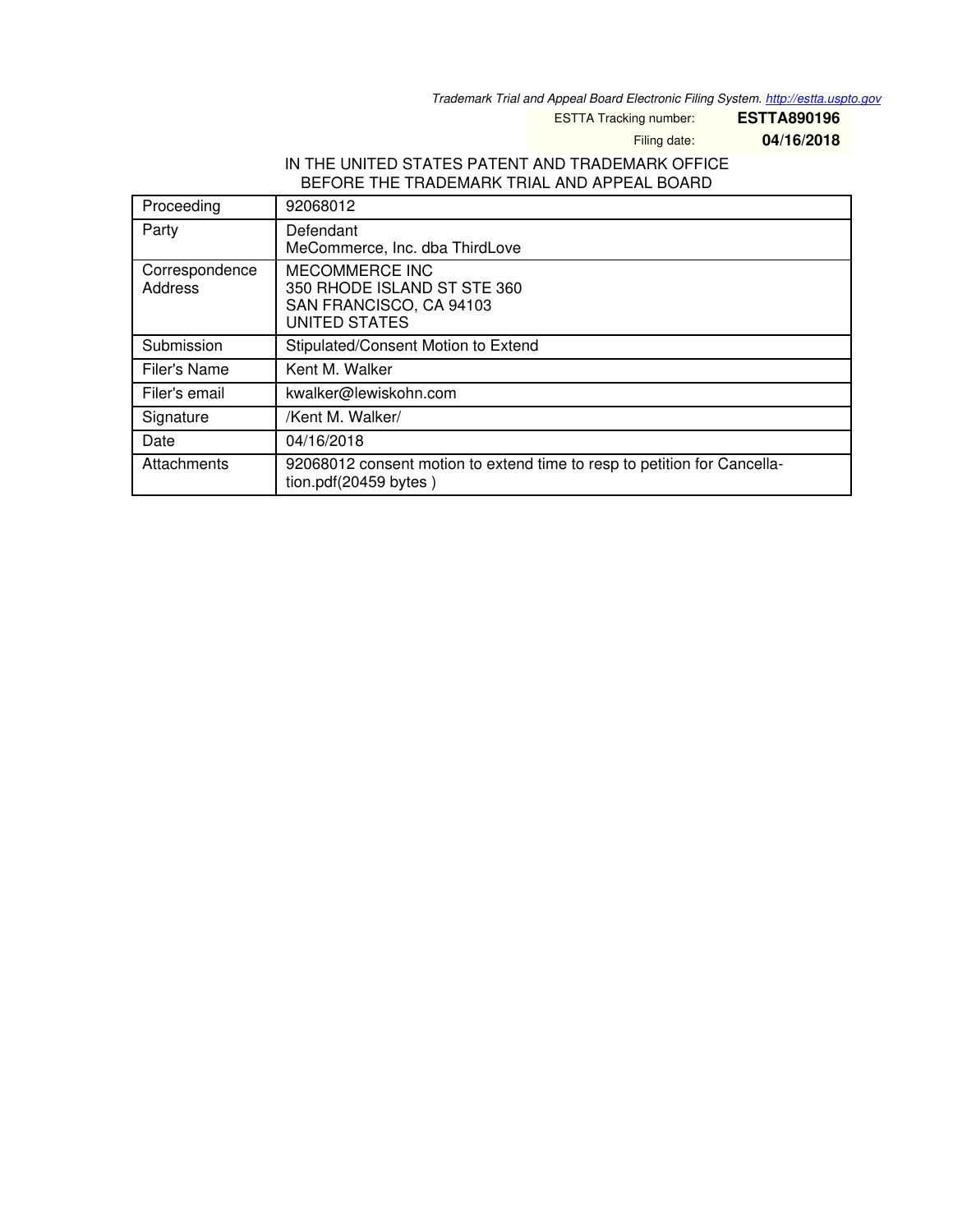|              | IN THE UNITED STATS PATENT AND TRADEMARK OFFICE                                                      |                                                                 |                                                                         |  |  |
|--------------|------------------------------------------------------------------------------------------------------|-----------------------------------------------------------------|-------------------------------------------------------------------------|--|--|
| 1            | <b>TRADEMARK TRIAL AND APPEAL BOARD</b>                                                              |                                                                 |                                                                         |  |  |
| $\mathbf{2}$ |                                                                                                      |                                                                 |                                                                         |  |  |
| 3            | NAKED BRAND GROUP, INC.,<br>a German Limited Liability Company                                       |                                                                 | <b>Cancellation No.: 92068012</b>                                       |  |  |
| 4            | Petitioner,                                                                                          |                                                                 |                                                                         |  |  |
| 5            | VS.                                                                                                  |                                                                 | Registration No. 5,401,689                                              |  |  |
| 6            | MECOMMERCE, INC DBA THIRDLOVE                                                                        |                                                                 | Mark: NAKED-5                                                           |  |  |
| 7            |                                                                                                      |                                                                 | Registered: February 13, 2018                                           |  |  |
| 8            | Registrant.                                                                                          |                                                                 |                                                                         |  |  |
| 9            |                                                                                                      |                                                                 |                                                                         |  |  |
| 10           |                                                                                                      |                                                                 |                                                                         |  |  |
|              |                                                                                                      |                                                                 | <b>STIPULATED/CONSENT MOTION TO EXTEND</b>                              |  |  |
| 11           |                                                                                                      |                                                                 | Registrant MECOMMERCE, INC DBA THIRDLOVE (hereinafter "Registrant") and |  |  |
| 12           | Petitioner stipulate and consent that Registrant may have an extension of time of thirty days to     |                                                                 |                                                                         |  |  |
| 13           | respond to the petition for cancellation, which response is currently due April 16, 2018, which will |                                                                 |                                                                         |  |  |
| 14           | provide further time to explore amicable resolution, which provides good cause for the extension.    |                                                                 |                                                                         |  |  |
| 15           | DATED: April 16, 2018                                                                                |                                                                 |                                                                         |  |  |
| 16           |                                                                                                      |                                                                 |                                                                         |  |  |
| 17           |                                                                                                      | <b>SO STIPULATED</b>                                            |                                                                         |  |  |
| 18           | By:                                                                                                  | s/Kent M. Walker/                                               |                                                                         |  |  |
|              |                                                                                                      | <b>KENT M. WALKER</b>                                           |                                                                         |  |  |
| 19           |                                                                                                      | <b>Attorney for Registrant</b>                                  | LEWIS KOHN & WALKER LLP                                                 |  |  |
| 20           |                                                                                                      | San Diego, CA 92128                                             | 15030 Avenue of Science, Suite 201                                      |  |  |
| 21           |                                                                                                      | $(858)$ 436-1330 (telephone)<br>(858) 436-1349 (facsimile)      |                                                                         |  |  |
| 22           |                                                                                                      | kwalker@lewiskohn.com                                           |                                                                         |  |  |
| 23           | By:                                                                                                  | s/Michael J. Leonard/                                           |                                                                         |  |  |
| 24           |                                                                                                      | Michael J. Leonard<br>Gerard P. Norton                          |                                                                         |  |  |
| 25           |                                                                                                      | Christopher D. Olszyk, Jr.<br><b>FOX ROTHSCHILD LLP</b>         |                                                                         |  |  |
| 26           |                                                                                                      | <b>Attorneys for Petitioner</b><br>997 Lenox Avenue, Building 3 |                                                                         |  |  |
|              |                                                                                                      | Lawrenceville, NJ 08648-2311                                    |                                                                         |  |  |
| 27           |                                                                                                      | ipdocket@foxrothschild.com                                      |                                                                         |  |  |
| 28           |                                                                                                      |                                                                 |                                                                         |  |  |